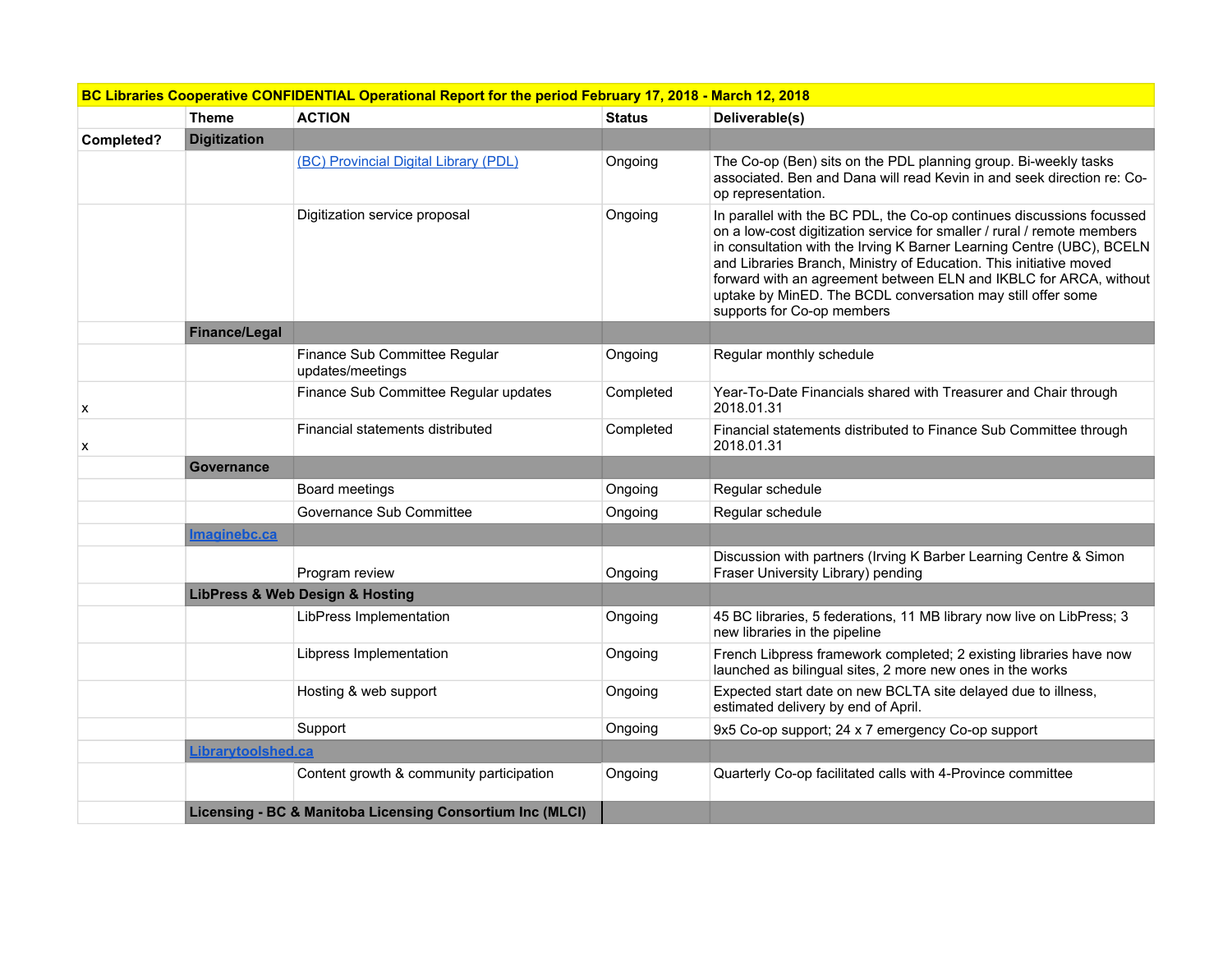| х | (BC) Association of BC Book Publishers & BC<br><b>Books Online</b> | Completed &<br>Ongoing | Continuing to promote the BC book publishers newsletter to interested<br>libraries; exploring opportunities to cross-promote & access ABPBC<br>titles.                                                                                                                                                                                                                                                                                                  |
|---|--------------------------------------------------------------------|------------------------|---------------------------------------------------------------------------------------------------------------------------------------------------------------------------------------------------------------------------------------------------------------------------------------------------------------------------------------------------------------------------------------------------------------------------------------------------------|
|   | (BC) New LBFG Chair                                                | Completed &<br>Ongoing | Current chair, Jay Peters, in place. Two year term ends May 2018, so<br>beginning work on identifying new chair.                                                                                                                                                                                                                                                                                                                                        |
|   | (BC) Product Renewals                                              | Ongoing                | 2017 renewals are mainly complete with an exception of a few<br>invoicing issues. Renewal notices sent out for Teen Health and<br>Wellness, Sesame Street eBooks, and Criterion. Webinars scheduled<br>in Feb and March for the switch from Auto Repair Reference Centre to<br>Automate. In prepraration for the Mango Languages renewal, the<br>vendor has offered an additional discount if we get more subscribers.                                  |
|   | (MLCI) Product Renewals                                            | Ongoing                | Negotiation of EBSCO CINAHL renewal started. Western Canada<br>EBSCO eBook offer sent to MLCI post-sec libraries.                                                                                                                                                                                                                                                                                                                                       |
|   | (BC) Licensing Statistics                                          | Done                   | Statistics for number of subscribed resources per library and usage for<br>primary Co-op resources compiled and sent to the Libraries Branch<br>mid-February.                                                                                                                                                                                                                                                                                           |
|   | (BC) Licensing BFG Meeting                                         | Ongoing                | LBFG Meeting held Feb 15, 2018. Next meeting in April 2018                                                                                                                                                                                                                                                                                                                                                                                              |
|   | (BC) New product evaluation & pricing                              | Ongoing                | New products for LBFG: AcornTV from RBDigital, Brain HQ (Demco)<br>brain exercises similar to Lumosity, 20% discount from vendor.<br>Discounts in place for Public Library Video Online, DiscoverLocal and<br>Niche Academy. Three new subscribers to Niche Academy.                                                                                                                                                                                    |
|   | (MLCI) New product evaluation & pricing                            | Ongoing                | Lynda.com offer extended to MB libraries, South Interlake Regional is<br>the first new subscriber. Working on pricing for MB post secondary and<br>special/govenrment libraries pricing for Lynda. Continue to roll out new<br>access URLs to all Zinio subscribers for the new integrated app.                                                                                                                                                         |
|   | (BC) BC Books and Self Publishing platform                         | Ongoing                | Report developed on 5 vendors of Odilo, Biblioboard, Cantook Station,<br>Bibliotheca Cloud and Overdrive as well as potential for building our<br>own in-house open source platform for a province-wide shared BC<br>Books and Self publishing platform.                                                                                                                                                                                                |
|   | (BC & MLCI) Support                                                | Ongoing                | 9x5 Co-op support; 24 x 7 emergency Co-op support                                                                                                                                                                                                                                                                                                                                                                                                       |
|   | (BC) Digital Resources Member Consultation                         | Ongoing                | Two meetings of the Consultation group in Februay 20 and March 5.<br>Subgroups prepared Terms of Reference and the Survey sub-group<br>Digital Resource evaluation criteria. Next steps include approving the<br>terms of reference and consultation methodology.                                                                                                                                                                                       |
|   | (BC) Library2go - shared Overdrive Collection                      | Ongoing                | OverDrive Selections meeting held on March 7, 2018. We welcomed<br>two new committee members, Joey da Costa (TNRD) to manage<br>curated lists, and Shellie Howard (Hudson's Hope) is our new teen<br>selector. Starting a review process on our collection development<br>process, to be completed before the eBook Summit. Evaluation of the<br>quality of OverDrive's MARC Express records to be completed before<br>we cancel the OCLC MARC records. |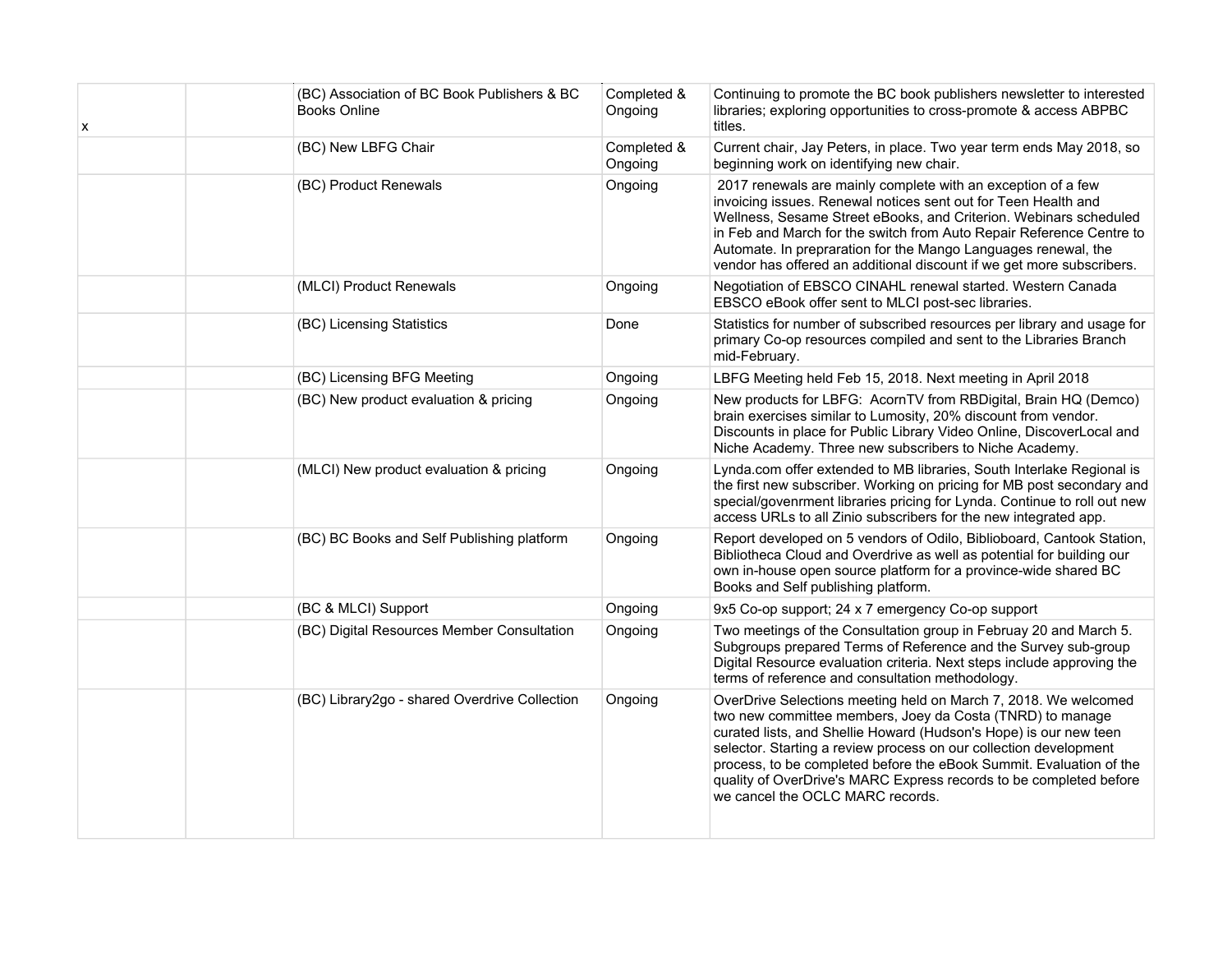| x | (BC) Ebook and Digital Content Summit                         | Completed &<br>Ongoing | 2018 eBook and Digital Content Summit planning to be discussed at<br>February LBFG.                                                                                                                                                                                                                                                                                                                                                                                                                                                                                                                                                                                                                                                                                                                      |
|---|---------------------------------------------------------------|------------------------|----------------------------------------------------------------------------------------------------------------------------------------------------------------------------------------------------------------------------------------------------------------------------------------------------------------------------------------------------------------------------------------------------------------------------------------------------------------------------------------------------------------------------------------------------------------------------------------------------------------------------------------------------------------------------------------------------------------------------------------------------------------------------------------------------------|
|   | (BC) New Licensed Product Selection Survey                    | Ongoing                | Fall 2017 Licenced Product Selection Survey (LPSS) complete. Offers<br>prepared and sent to libraries. Mid-term joins are welcome.                                                                                                                                                                                                                                                                                                                                                                                                                                                                                                                                                                                                                                                                       |
|   | (BC) Authentication Support                                   | Ongoing                | Discussion continues re: Co-op taking on authentication support for<br>Overdrive (and possibly Zinio/OneClick and Archambault French<br>eBooks - delayed by vendor, dates uncertain)                                                                                                                                                                                                                                                                                                                                                                                                                                                                                                                                                                                                                     |
|   | Member & Stakeholder Engagement / Concern for Community       |                        |                                                                                                                                                                                                                                                                                                                                                                                                                                                                                                                                                                                                                                                                                                                                                                                                          |
| x | <b>Member Communications</b>                                  | Completed &<br>Ongoing | Numerous service communiqués, emails, phone calls & webinars                                                                                                                                                                                                                                                                                                                                                                                                                                                                                                                                                                                                                                                                                                                                             |
| х | Stakeholder meetings                                          | Completed &<br>Ongoing | Province of BC (Initiative-based meetings relating to funding & Co-op<br>initiatives); Public Library Partner Advisory Group (Libraries Branch,<br>BC Library Association, Association of BC Public Library Directors, BC<br>Library Trustees' Association), National Network for Equitable Library<br>Service (NNELS); Evergreen Oversight Board.                                                                                                                                                                                                                                                                                                                                                                                                                                                       |
|   | <b>Communications Plan</b>                                    | Ongoing                | Staff Communications Committee meeting quarterly to operationalize<br>and further recommendations of Communications Action Plan<br>stemming from the Boldt Communications engagement & the Co-op<br>Strategic Plan. Next quarterly member communiqué to be issued in<br>early April 2018 and will include first notice of June AGM.                                                                                                                                                                                                                                                                                                                                                                                                                                                                      |
|   | Stakeholder meetings                                          | Upcoming               | Province of BC; National Network for Equitable Library Service;<br>Realize Co-op; (BC) Provincial Digital Library, BC Co-op Association                                                                                                                                                                                                                                                                                                                                                                                                                                                                                                                                                                                                                                                                  |
|   | <b>National Network for Equitable Library Service (NNELS)</b> |                        |                                                                                                                                                                                                                                                                                                                                                                                                                                                                                                                                                                                                                                                                                                                                                                                                          |
|   | Software Development                                          | Completed &<br>Ongoing | Two contract Drupal Developers hired and onboarded (one of these<br>devs is working on production as well), and are now working through<br>an evolving project list; MARC Export has been handed over to SK<br>(SILS) for review; new forum software has been implemented for the<br>NNELS group and is being configured real-time as assistive<br>technology users provide feedback; functions added to NNELS.ca so<br>titles can easily be added or removed from the landing page display; a<br>number of display/theme changes have been implemented through the<br>dev site and are currently under review within the NNELS group.<br>Development work underway on NNELS Cover Art, the ability for users<br>to comment on titles, advanced search, and some targeted<br>accessibility enhancements. |
| x | Implementations                                               | Ongoing                | West Vancouver Memorial Library launched.                                                                                                                                                                                                                                                                                                                                                                                                                                                                                                                                                                                                                                                                                                                                                                |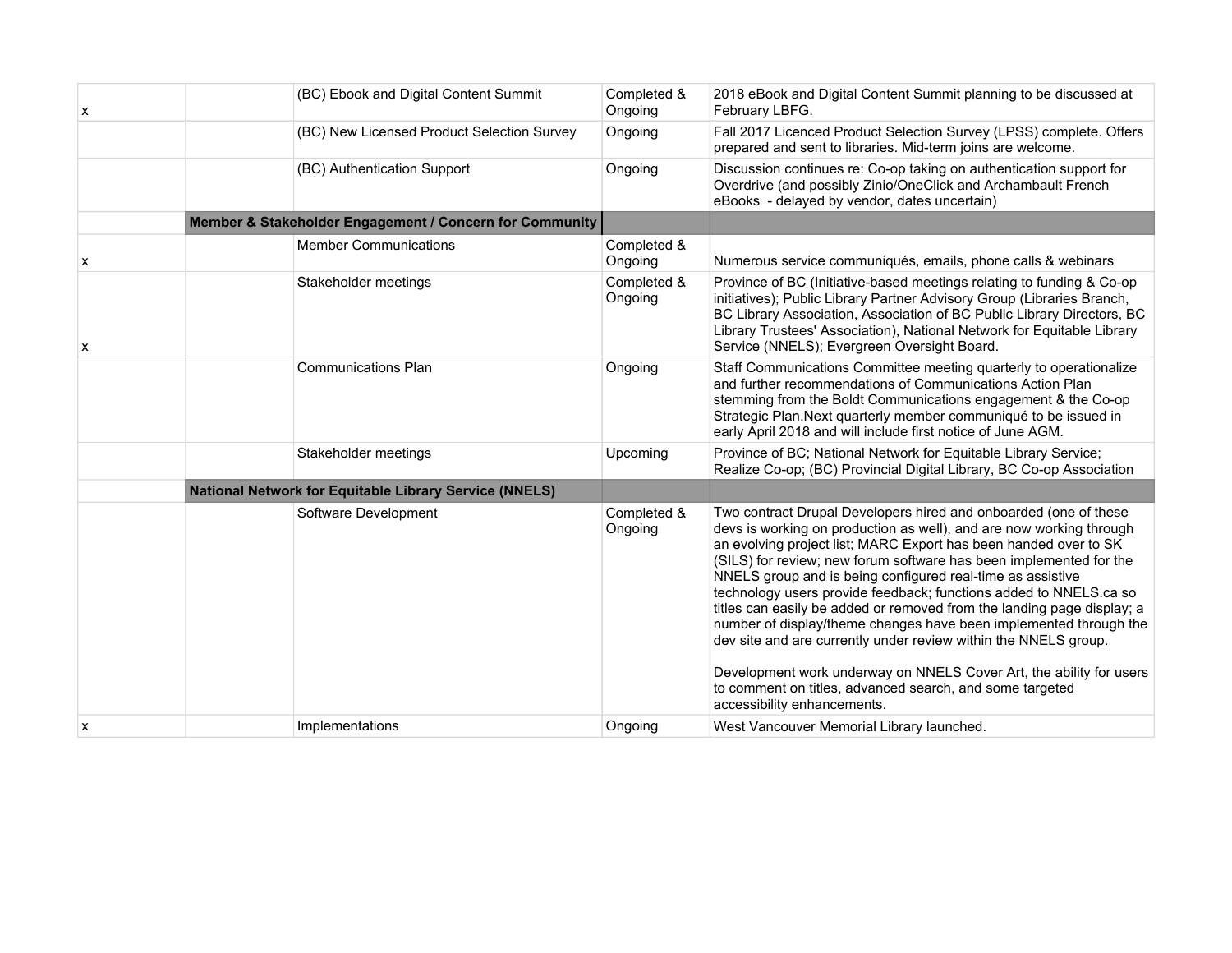|   | <b>Training &amp; Presentations</b> | Completed &<br>Ongoing | Accessible Publishing Workshops with Laura Brady, an EPUB expert<br>are complete (aside from the final one in Toronto). After workshops are<br>complete, audits are conducted on EPUB files for publishers from<br>across the country. To date, 17 audits have been completed, with 4<br>more to go. These audits will provide suggestions on how publishers<br>can change their workflow (without having to purchase new tools) to<br>make their ebooks more accessible, and we are giving participating<br>publishers an honourarium to thank them for their time.<br>Finally, we are assembling 10 recording kits for distribution among<br>Canadian public libraries who have volunteers interested in recording<br>an audiobook. 3 people have been hired for this project, and<br>instructional videos will be made on how to use the recording kits and<br>produce audiobooks. |
|---|-------------------------------------|------------------------|---------------------------------------------------------------------------------------------------------------------------------------------------------------------------------------------------------------------------------------------------------------------------------------------------------------------------------------------------------------------------------------------------------------------------------------------------------------------------------------------------------------------------------------------------------------------------------------------------------------------------------------------------------------------------------------------------------------------------------------------------------------------------------------------------------------------------------------------------------------------------------------|
|   | Content production                  | Completed &<br>Ongoing | Purchase of 14,000 EPUB files, 3,000 audiobooks, and 30 additional<br>narrated audiobooks are underway. 2 cataloguers and a technical<br>assistant have been hired to assist with metadata and related projects.<br>Additionally, a collection of 20 print-braille children's books with VIRN<br>in Manitoba are moving through production. These print-braille books<br>will be distributed to public libraries in every province and territory, and<br>will provide public libraries with a seed collection of print-braille books,<br>particularly in communities that have limited access to them.                                                                                                                                                                                                                                                                                |
|   | Content coordination                | Completed &<br>Ongoing | 6 people with visual impairments have been hired for the e-text<br>production project; these people will be learning how to produce e-<br>books, and they will also help us improve our workflow and products.<br>Our 3 existing Production Assistants, funded by the Province of<br>Alberta, are assisting, as is the Pacific Training Centre for the Blind.                                                                                                                                                                                                                                                                                                                                                                                                                                                                                                                         |
|   | <b>Operational Call</b>             | Ongoing                | NNELS 2017 Annual Statistics have been gathered into a report and<br>sent to the Operations group for review; once feedback/questions have<br>been included in the report, the NNELS Funders will review and<br>approve for release to Library Branch in each participating jurisdiction.                                                                                                                                                                                                                                                                                                                                                                                                                                                                                                                                                                                             |
|   | Jurisdictions call                  | Ongoing                | 2017 NNELS Annual Statistics approved for release to jurisdictions;<br>next meeting April 12, 2018                                                                                                                                                                                                                                                                                                                                                                                                                                                                                                                                                                                                                                                                                                                                                                                    |
|   | Communications                      | Ongoing                | Federal Gov't has approved first communication on \$1M SDPP-D<br>grant; communication was released on Feb 15, 2018.                                                                                                                                                                                                                                                                                                                                                                                                                                                                                                                                                                                                                                                                                                                                                                   |
|   | Regulatory environment              | Ongoing                | A study on the state of Braille in Canada is underway. Mary Ellen<br>Gabias at the Canadian Federation of the Blind has volunteered to<br>lead a team of five writers and one research assistant to propose a<br>sustainable long-term strategy for making braille accessible to all<br>Canadians in print and digital forms.<br>Braille Study underway and now in draft form.                                                                                                                                                                                                                                                                                                                                                                                                                                                                                                        |
| X | Software Development                | Ongoing                | Ongoing work in the MARC Export area of NNELS.ca                                                                                                                                                                                                                                                                                                                                                                                                                                                                                                                                                                                                                                                                                                                                                                                                                                      |
| X | <b>Operational Call</b>             | Ongoing                | Monthly call of jurisdictional operational representatives                                                                                                                                                                                                                                                                                                                                                                                                                                                                                                                                                                                                                                                                                                                                                                                                                            |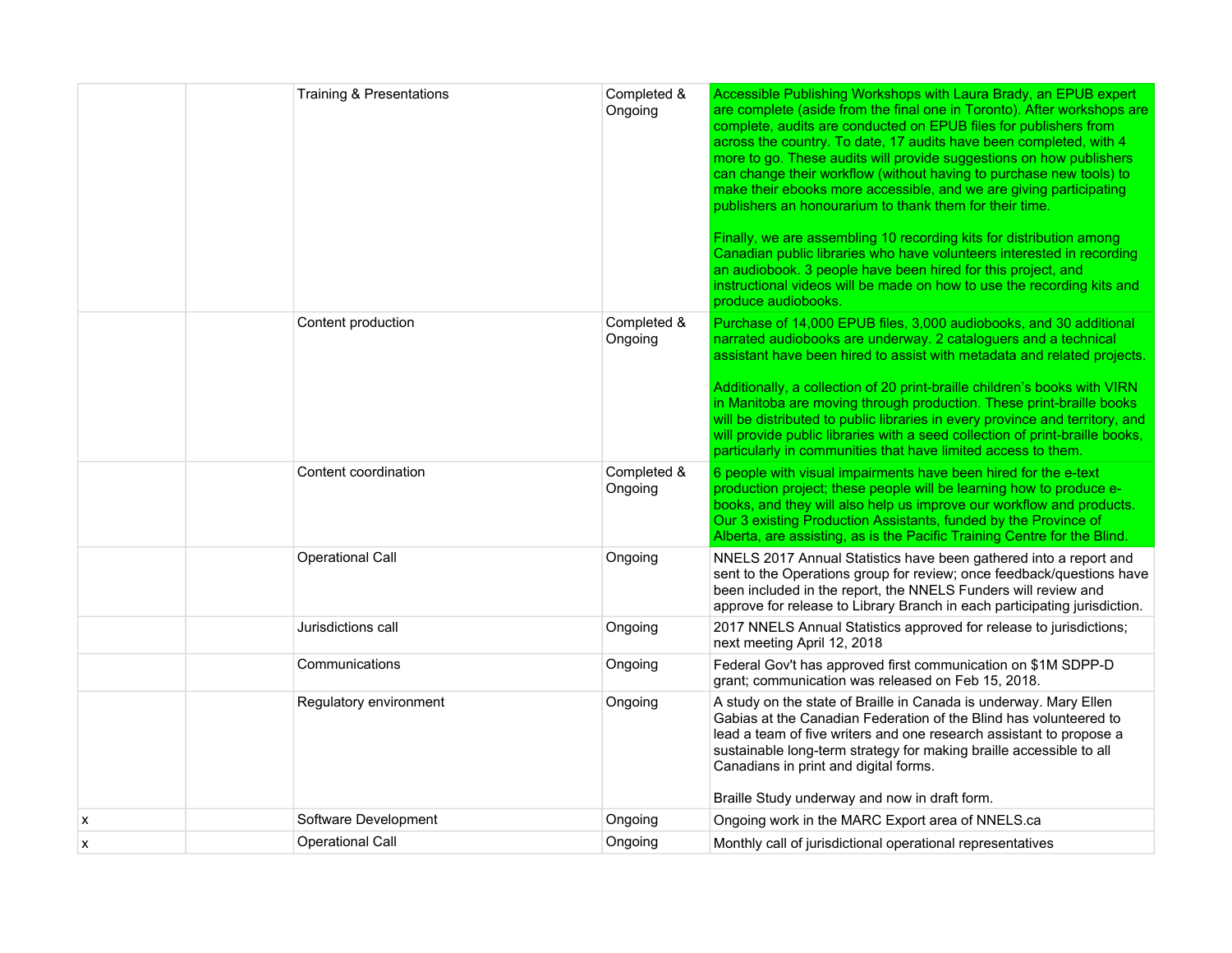| $\boldsymbol{\mathsf{x}}$ |                             | Jurisdictions call                                                      | Ongoing                | Monthly call of jurisdictional representatives (will resume in September)                                                                                                                                                                                                                                   |
|---------------------------|-----------------------------|-------------------------------------------------------------------------|------------------------|-------------------------------------------------------------------------------------------------------------------------------------------------------------------------------------------------------------------------------------------------------------------------------------------------------------|
|                           |                             | Support                                                                 | Ongoing                | 9x5 Co-op support; 24 x 7 emergency Co-op support                                                                                                                                                                                                                                                           |
|                           | <b>Operations / Systems</b> |                                                                         |                        |                                                                                                                                                                                                                                                                                                             |
| X                         |                             | <b>Disaster Recovery</b>                                                | Completed              | Successfully held 2nd Disaster Recovery Exercise, September 20th.<br>Report written detailing follow up steps.                                                                                                                                                                                              |
|                           |                             | <b>BCNet</b>                                                            | Ongoing                | Facilitating access to Canada's Optical Research Advanced Network<br>for three members including the Co-op.                                                                                                                                                                                                 |
|                           |                             | Connectivity                                                            | Ongoing                | Delivered final report of provincial working group on Library<br>Connectivity along with Supplementary doc outlining costs and specific<br>steps for Ministry.                                                                                                                                              |
|                           |                             | LibCloud                                                                | Ongoing                | Salt Spring Island Public Library pilot of the Co-op's cloud hosting<br>service continues. Researching alternative clients and models for<br>larger offering.                                                                                                                                               |
|                           |                             | Staged Development and Codified Acceptance<br><b>Testing Procedures</b> | Ongoing                | Continued migration off of puppet and onto ansible for co-op-wide<br>configuration management needs                                                                                                                                                                                                         |
|                           |                             | Staged Development and Codified Acceptance<br><b>Testing Procedures</b> | Ongoing                | Across all Co-op web properties, implementing a fully staged,<br>controlled development process involving cloned development and<br>staging servers, and replicable testing processes to pass before<br>changes are moved into production.                                                                  |
|                           |                             | Security                                                                | Ongoing                | Developed Co-op-wide Threat Model which led to a number of new<br>security initiatives to be undertaken during 2018-19                                                                                                                                                                                      |
|                           |                             | Storage                                                                 | Ongoing                | Initial planning begun to move Co-op's storage off of internally hosted<br>CEPH servers and on to Amazon's provisioned s3 cloud servers. This<br>is a multi-month project that will greatly reduce the complexity of the<br>technological stack at the Co-op and make hiring a bit eaiser in the<br>future. |
|                           |                             | Support                                                                 | Ongoing                | 9x5 Co-op support; 24 x 7 emergency Co-op support                                                                                                                                                                                                                                                           |
|                           |                             | Documentation                                                           | Ongoing                | Extensive documentation efforts ongoing prompted by additional<br>requirements of the Co-op's Privacy & Security Management Plan<br>(PSMP).                                                                                                                                                                 |
|                           | <b>Personnel</b>            |                                                                         |                        |                                                                                                                                                                                                                                                                                                             |
|                           |                             | <b>Personnel Committee</b>                                              | Ongoing                | New Managing Director, Kevin Millsip started on March 12.<br>Onboarding process underway in coordination with management team<br>and Ben Hyman.                                                                                                                                                             |
|                           |                             | Evaluating existing reporting structure                                 | Ongoing                | We now rely on cross-functional task groups to best support diversity<br>of member service offerings, cost-effectively per Strategic Plan;<br>reporting adjustments may be warranted going forward.                                                                                                         |
| X                         |                             | <b>UofA SLAIS students</b>                                              | Completed &<br>Ongoing | With thanks to funding from AB Municipal Affairs, 2 UofA SLAIS<br>students were hired as NNELS Content Production Assistants                                                                                                                                                                                |
|                           |                             | Management                                                              | Ongoing                | Monthly meetings; standing and new items                                                                                                                                                                                                                                                                    |
|                           |                             | Service Leads                                                           | Ongoing                | Bi-Monthly meetings of Co-op Service Leads, as a community of<br>practice. Standing and new items                                                                                                                                                                                                           |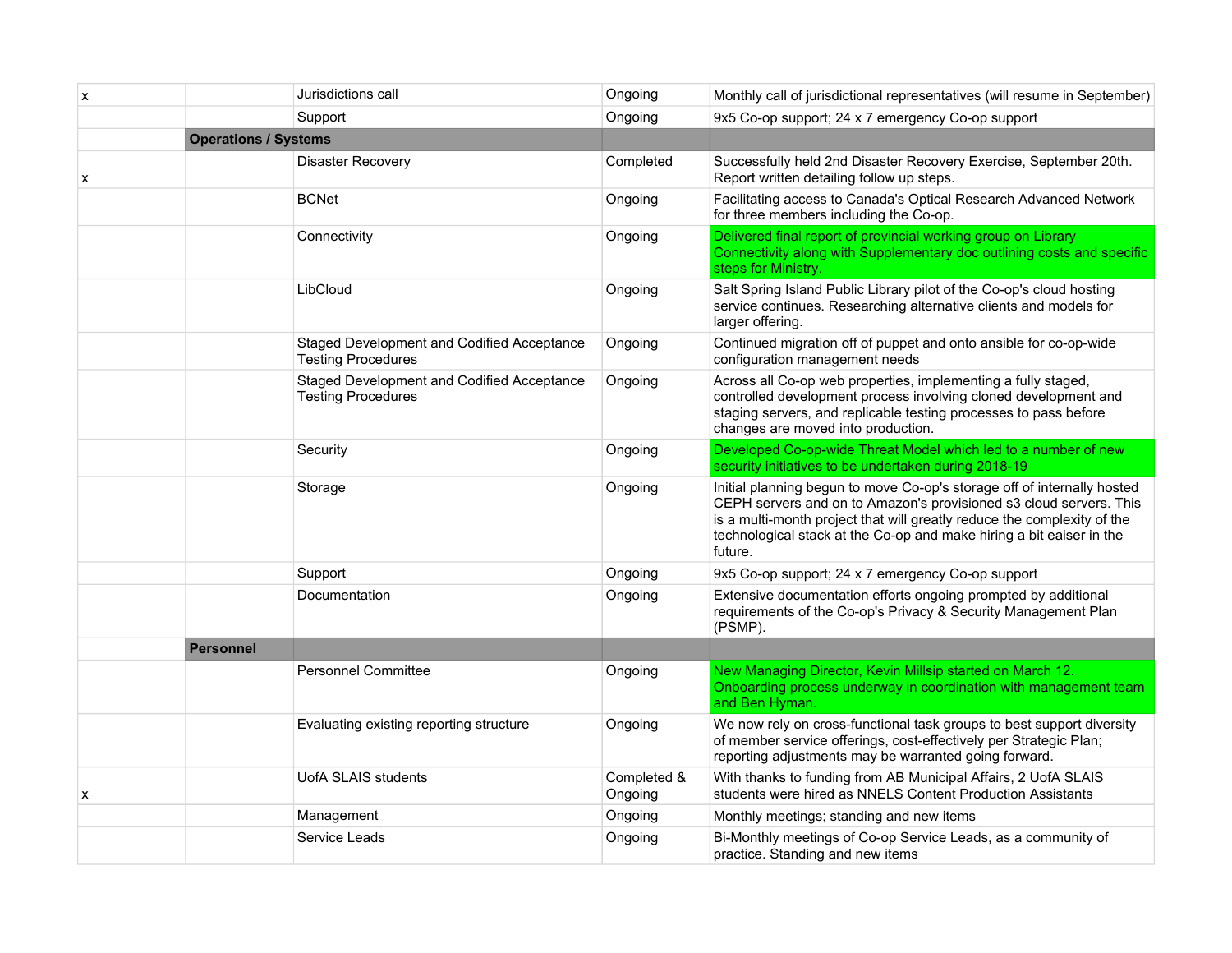|   |                              | New Office Space                                       | Ongoing                | Lease signed with BC Artscape's Sun Wah Building. Renovations<br>ongoing, planning for move and logistics underway. Confirmed move<br>date is March 22.                                                                                                                                                                                                                                                                                                                                                                                                                                                                                                                                                                                                                                                                                                                                                                              |
|---|------------------------------|--------------------------------------------------------|------------------------|--------------------------------------------------------------------------------------------------------------------------------------------------------------------------------------------------------------------------------------------------------------------------------------------------------------------------------------------------------------------------------------------------------------------------------------------------------------------------------------------------------------------------------------------------------------------------------------------------------------------------------------------------------------------------------------------------------------------------------------------------------------------------------------------------------------------------------------------------------------------------------------------------------------------------------------|
|   | <b>Sitka &amp; Evergreen</b> |                                                        |                        |                                                                                                                                                                                                                                                                                                                                                                                                                                                                                                                                                                                                                                                                                                                                                                                                                                                                                                                                      |
|   |                              | Resource Sharing - Interlibrary Connect                | Ongoing                | 43 member libraries at over 60 branches continue to participate in<br>Interlibrary Connect (ILC). Whistler, Squamish and Pemberton have<br>been operating their local resource sharing zone (staff-initiated holds<br>only for now) since October 2016 and with Sitka support are exploring<br>offering direct patron holds in this context. Staff are continuingto<br>encourage remaining Sitka public libraries to participate in wider BC<br>ILC zone.                                                                                                                                                                                                                                                                                                                                                                                                                                                                            |
|   |                              | Sitka Community calls                                  | Ongoing                | Nearly 30 library staff participated in the November 28, 2017 Sitka<br>Business Function Group call, which focused on sharing advance<br>information about the upgrade to the web client in May, including a<br>number of new features. Next Sitka BFG will be in April.                                                                                                                                                                                                                                                                                                                                                                                                                                                                                                                                                                                                                                                             |
|   |                              | Acquisitions                                           | Ongoing                | Call for interest for libraries interested in adding Acquisitions for 2018<br>was issued in June. Kimberley added Acquistions in January 2018.<br>Next call for interest will be in June 2018 for Jan/April 2019 intakes.                                                                                                                                                                                                                                                                                                                                                                                                                                                                                                                                                                                                                                                                                                            |
|   |                              | Bibliographic record de-duplication                    | Completed &<br>Ongoing | Staff are continuing with the de-duplication project that began in Spring<br>2016. To date, over 85,000 records were merged across Adult Fiction,<br>Adult Non-Fiction, Large Print, Children's Fiction and Video collections.<br>Staff will continue to run de-duplication scripts on a regular basis.                                                                                                                                                                                                                                                                                                                                                                                                                                                                                                                                                                                                                              |
| x |                              | <b>Continuing Training</b>                             | Completed &<br>Ongoing | Four webinars on two topics were offered in January and February<br>2018, with 46 library staff participating. Eight webinars on three topics<br>are planned for late March through May 2018.                                                                                                                                                                                                                                                                                                                                                                                                                                                                                                                                                                                                                                                                                                                                        |
|   |                              | RFI for cataloguing services from materials<br>vendors | Ongoing                | Shelf-ready and on-order record processes are in place with ULS and<br>White Hots. To date, 8 libraries have signed on for Shelf Ready service<br>and 13 have signed on for On-order records. Staff are working with<br>CVS Midwest Tape to set up similar service.                                                                                                                                                                                                                                                                                                                                                                                                                                                                                                                                                                                                                                                                  |
|   |                              | Development - Partnerships                             | Ongoing                | Sitka members received significant return on investment for the Pilot<br>year of the MassLNC Development Initiative, pooling funds with<br>several other large Evergreen organizations. With an investment of<br>US\$10K in Year 1, Sitka received services valued at nearly US\$80K.<br>Services received include: new feature development, enhancement of<br>existing features, bug fixes and project staffing. Many of these will be<br>realized in Evergreen Version 3.0, to be implemented in May 2018.<br>Sitka's Year 2 contribution to this initiative is US\$15K. Since convening<br>for Year 2in August 2016, the group has identified and moved forward<br>with several short-term and longer-term Evergreen development<br>priorities. Several of the development projects identified through this<br>process were popular feature requests from Sitka libraries and will be<br>included in the new web client roll-out. |